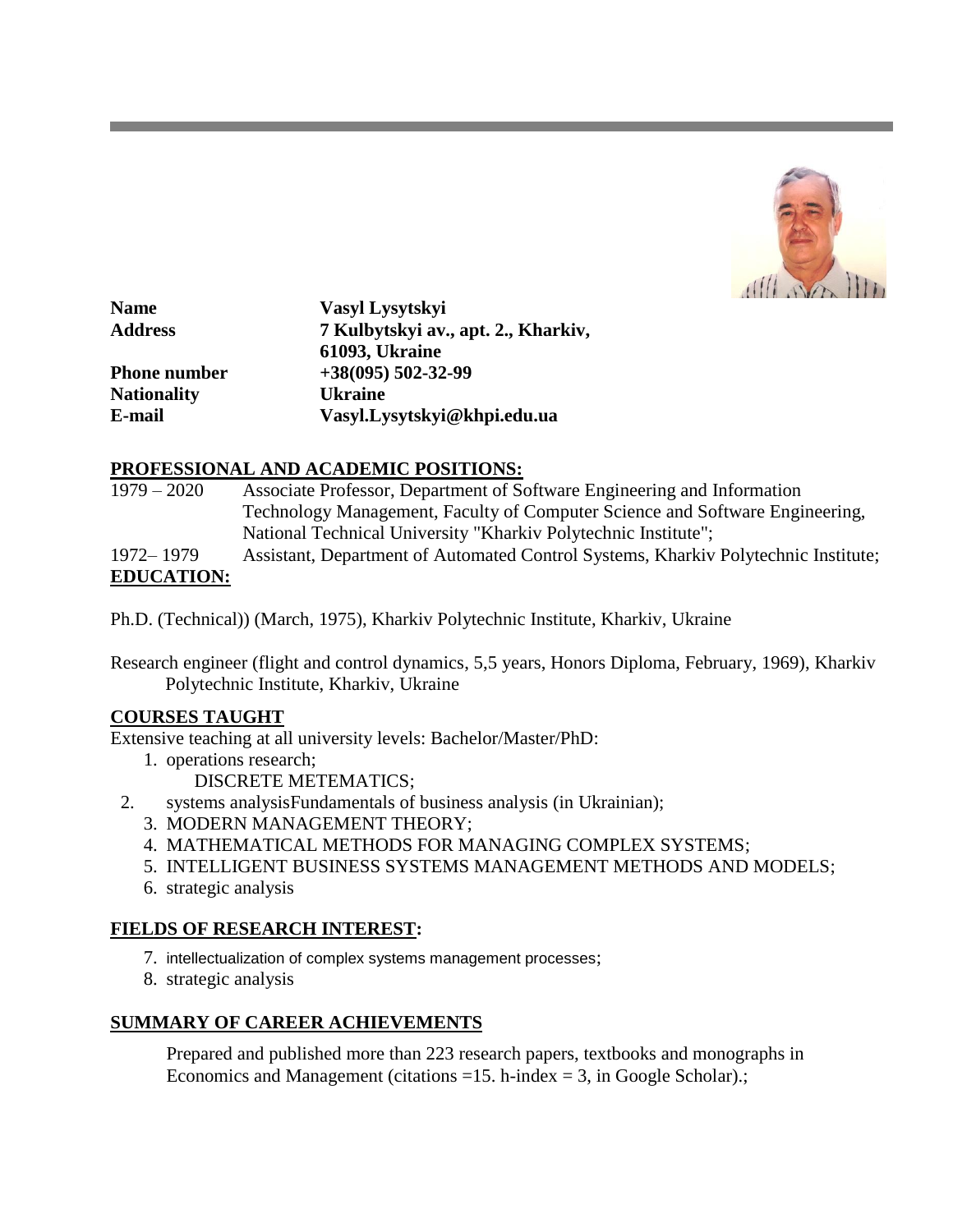carried out scientific supervision of candidates for the scientific degree of candidate of technical sciences in the specialty 05.13.06-information technologies: carried out scientific supervision of candidates for the scientific degree of candidate of technical sciences in the specialty 05.13.06-information technologies:

- 1. Dmytro Orlovskyi. Topic "Models, methods and information technologies of situational management of enterprises". DK 030465. 2005 year.
- 2. Natalia Fonta. Topic " Models, information technologies automated management of the competitiveness of an industrial enterprise". DK 017057. 2013 year.
- 3. Marina Grynchenko. Topic " Models and information technology forecasting the processes of development of macroeconomic systems (on the example of the Kharkiv region)" 2012 year.

#### **PROFESSIONAL MEMBERSHIPS:**

9. Full member of the public organization "Ukrainian Scientific and Educational IT Society", Certificate № 19-00055 FS.

# **RELATED PUBLICATIONS**

### **Papers**

- 1. MODELING OF THE FUNCTIONING OF TERRITORIAL SYSTEMS WITH THE PURPOSE OF IDENTIFICATION OF PROBLEM SITUATIONS./V.Lisitskiy, N. Gernet // Eastern-European Journal of enterprise technologies.Kharkiv:2018. 1/4 (91). P.11 – 18.
- 2. Development of software for effective enterprice product policy creathion. / V. L ysytsky, Y.Y. Morghun. // Bulletin of the National Ntchical Universite "KHPI". Serits: System analysis, control and inforformation technolody. N21(1297) 2018. P. 59-64
- 3. Lysytskyi V.L., Orlenko D.Y. Modeling of the Functioning of territorial systems with the purpose of identification of problem situation.// Bulletin of National Technical University "KhPI". Series: System analysis, control and information technology. No.44 (1320) 2018. P. 31-35.
- 4. V.L. Lysytskyi, Mezhyrytski. Models of balanced of input and output flows of productions of the logistics system of the territory. // Bulletin of National Technical University "KhPI". Series: System analysis, control and information technology. №2'2019. Kharkiv. NTU "KhPI". 2019 P.39-44.
- 5. Lysytskyi V.L, Semenchenko A.I. Assessment of the strategic potential of an intellectual business system operating in a dynamic external environment. // Bulletin of National Technical University "KhPI". Series: System analysis, control and information technology. No.2 (4) 2020. P.28-32.
- 6. Lysytskyi V.L., Boiko M.O. Identification of problem situations in functional diagnostics of intelligent business systems. // Bulletin of National Technical University "KhPI". Series: System analysis, control and information technology. No.2 (4) 2020. P. 3-9.
- 7. Lysytskyi Vasyl, Gernet Nadezhda. Assessment of the degree of attainability of a global goal by an intelligent business system . // II International Scientific and Practical Conference «PRIORITY DIRECTIONS OF SCIENCE AND TECHNOLOGY DEVELOPMENT» 25-27 october 2020 «Sci-conf.com.ua» KIEV. 2020. P 877-884
- 8. Lysytskyi Vasyl, Gernet Nadezhda. TECHNOLOGICAL BASIS OF ESTIMATION OF THE ADEQUACY OF THE MODEL OF STRATEGIC PLANNING OF INVESTMENT ACTIVITIES OF THE BUSINESS SYSTEM // IV International Scientific and Practical Conference «PRIORITY DIRECTIONS OF SCIENCE AND TECHNOLOGY DEVELOPMENT» 20-22 decemder 2020да. SRC «Sci-conf.com.ua» KIEV. 2020р. P. 1302-1309